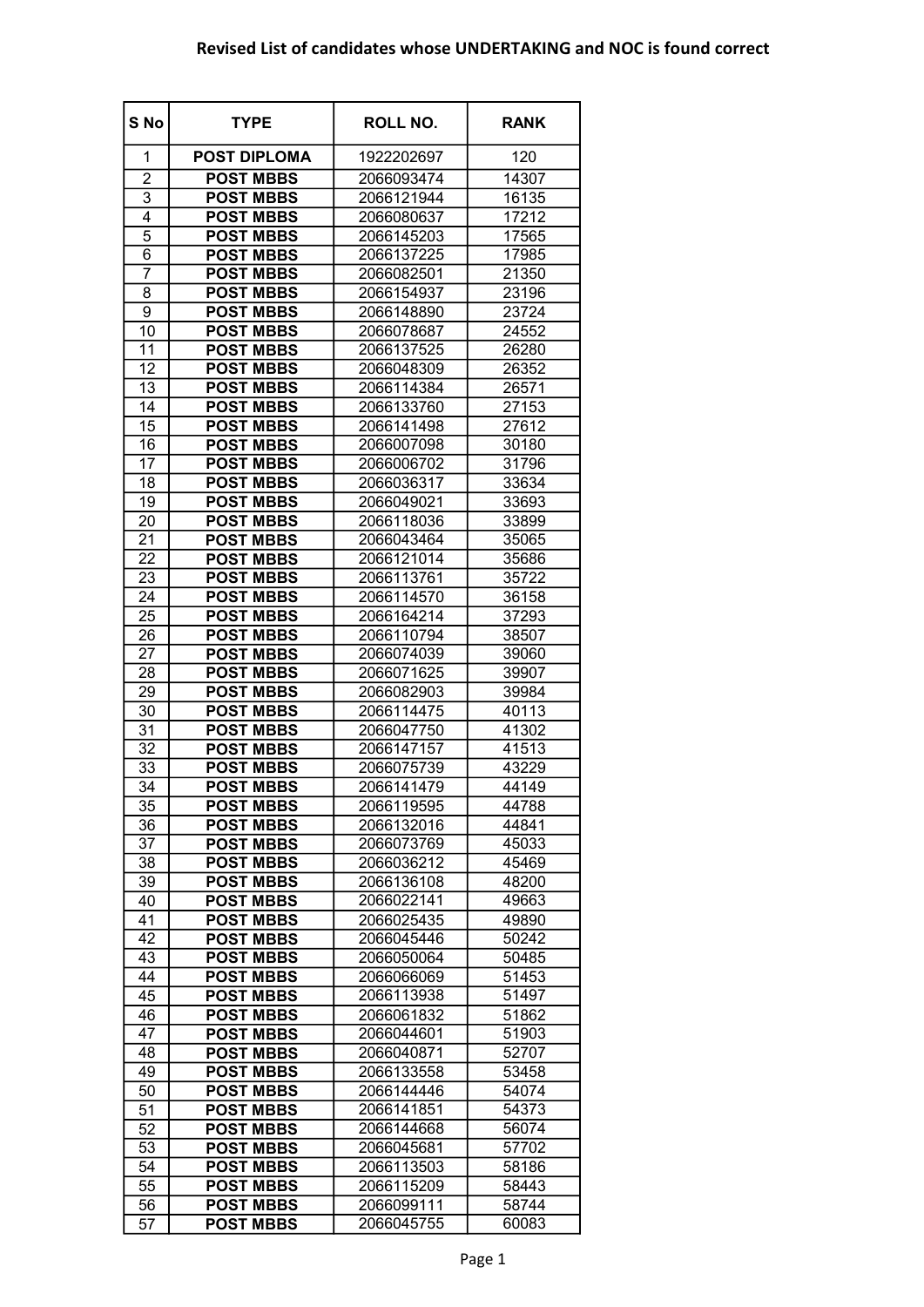## Revised List of candidates whose UNDERTAKING and NOC is found correct

| S No | <b>TYPE</b>      | ROLL NO.   | <b>RANK</b> |
|------|------------------|------------|-------------|
| 58   | <b>POST MBBS</b> | 2066068590 | 60207       |
| 59   | <b>POST MBBS</b> | 2066050121 | 60470       |
| 60   | <b>POST MBBS</b> | 2066161696 | 60488       |
| 61   | <b>POST MBBS</b> | 2066128148 | 60771       |
| 62   | <b>POST MBBS</b> | 2066021256 | 63019       |
| 63   | <b>POST MBBS</b> | 2066025498 | 63773       |
| 64   | <b>POST MBBS</b> | 2066036335 | 64075       |
| 65   | <b>POST MBBS</b> | 2066025782 | 65758       |
| 66   | <b>POST MBBS</b> | 2066117414 | 65833       |
| 67   | <b>POST MBBS</b> | 2066122282 | 66441       |
| 68   | <b>POST MBBS</b> | 2066064279 | 66826       |
| 69   | <b>POST MBBS</b> | 2066009572 | 67878       |
| 70   | <b>POST MBBS</b> | 2066101018 | 68211       |
| 71   | <b>POST MBBS</b> | 2066112724 | 71340       |
| 72   | <b>POST MBBS</b> | 2066135872 | 73444       |
| 73   | <b>POST MBBS</b> | 2066114947 | 73598       |
| 74   | <b>POST MBBS</b> | 2066010332 | 73683       |
| 75   | <b>POST MBBS</b> | 2066107240 | 74554       |
| 76   | <b>POST MBBS</b> | 2066048373 | 75366       |
| 77   | <b>POST MBBS</b> | 2066084185 | 75626       |
| 78   | <b>POST MBBS</b> | 2066000552 | 76586       |
| 79   | <b>POST MBBS</b> | 2066036349 | 76953       |
| 80   | <b>POST MBBS</b> | 2066149513 | 77524       |
| 81   | <b>POST MBBS</b> | 2066074583 | 77846       |
| 82   | <b>POST MBBS</b> | 2066110531 | 78103       |
| 83   | <b>POST MBBS</b> | 2066144042 | 78951       |
| 84   | <b>POST MBBS</b> | 2066110276 | 79656       |
| 85   | <b>POST MBBS</b> | 2066098049 | 79664       |
| 86   | <b>POST MBBS</b> | 2066066539 | 80312       |
| 87   | <b>POST MBBS</b> | 2066149514 | 80548       |
| 88   | <b>POST MBBS</b> | 2066112702 | 83285       |
| 89   | <b>POST MBBS</b> | 2066048559 | 83302       |
| 90   | <b>POST MBBS</b> | 2066009568 | 84059       |
| 91   | <b>POST MBBS</b> | 2066084612 | 84511       |
| 92   | <b>POST MBBS</b> | 2066106544 | 84876       |
| 93   | <b>POST MBBS</b> | 2066078000 | 88932       |
| 94   | <b>POST MBBS</b> | 2066005782 | 89251       |
| 95   | <b>POST MBBS</b> | 2066112736 | 89311       |
| 96   | <b>POST MBBS</b> | 2066009298 | 89532       |
| 97   | <b>POST MBBS</b> | 2066046752 | 89936       |
| 98   | <b>POST MBBS</b> | 2066071822 | 91879       |
| 99   | <b>POST MBBS</b> | 2066140692 | 91943       |
| 100  | <b>POST MBBS</b> | 2066128315 | 92923       |
| 101  | <b>POST MBBS</b> | 2066049716 | 95448       |
| 102  | <b>POST MBBS</b> | 2066009994 | 97258       |
| 103  | <b>POST MBBS</b> | 2066066449 | 97962       |
| 104  | <b>POST MBBS</b> | 2066072328 | 99012       |
| 105  | <b>POST MBBS</b> | 2066047000 | 99108       |
| 106  | <b>POST MBBS</b> | 2066110911 | 99534       |
| 107  | <b>POST MBBS</b> | 2066071766 | 100926      |
| 108  | <b>POST MBBS</b> | 2066164576 | 101610      |
| 109  | <b>POST MBBS</b> | 2066048821 | 101638      |
| 110  | <b>POST MBBS</b> | 2066040339 | 102047      |
| 111  | <b>POST MBBS</b> | 2066138426 | 102139      |
| 112  | <b>POST MBBS</b> | 2066022157 | 102658      |
| 113  | <b>POST MBBS</b> | 2066086137 | 107962      |
| 114  | <b>POST MBBS</b> | 2066085830 | 110152      |
| 115  | <b>POST MBBS</b> | 2066035932 | 111597      |